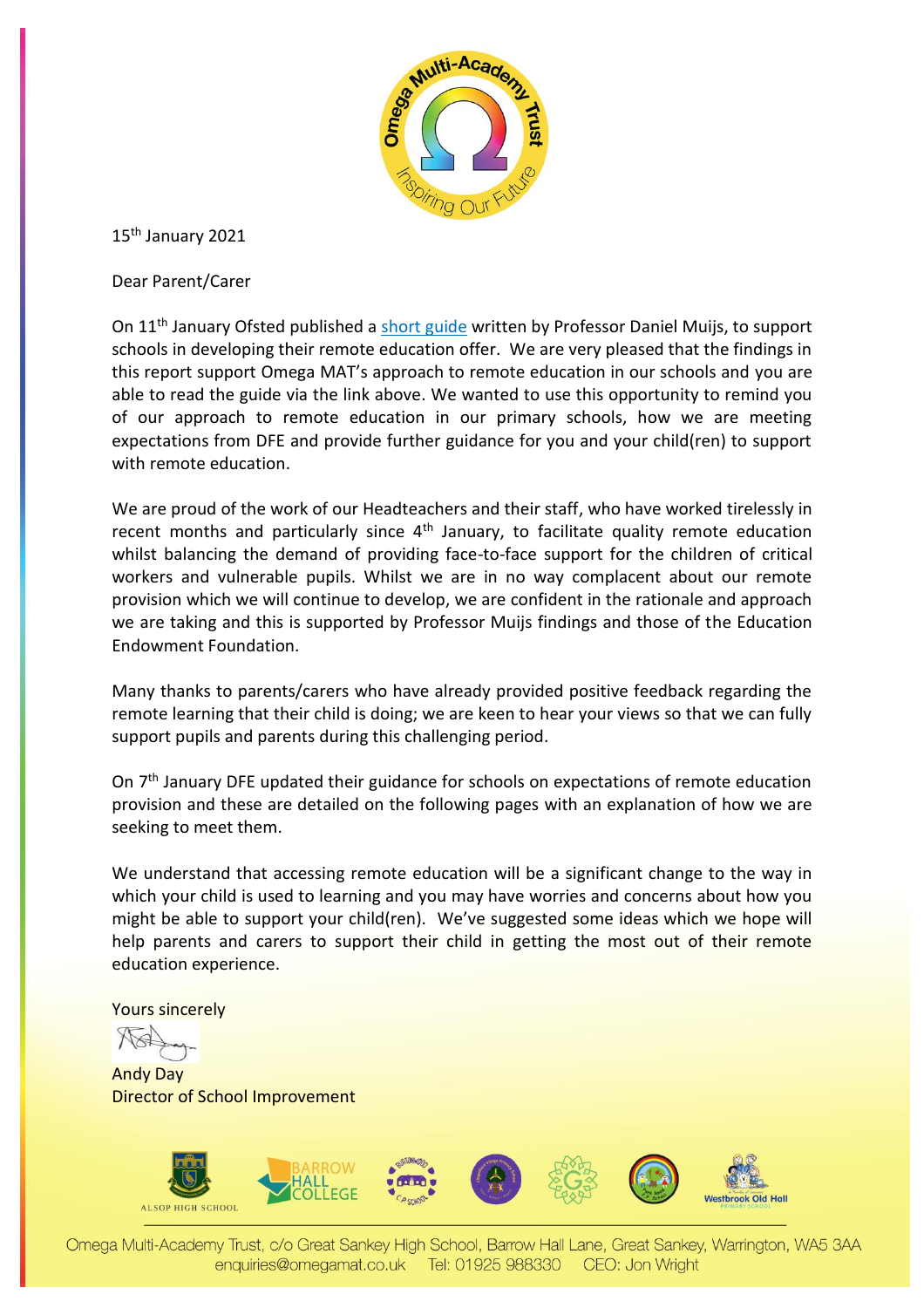| <b>Department for Education Guidance</b>                                                                                                                                                                                                                                                                                                                                                                                                                                                                                                                                                                                                                                                                                                   | Remote Education provided by Primary Schools in Omega MAT                                                                                                                                                                                                                                                                                                                                                                                                                                                                                                                                                                                                                                                                                                                                                                                                                                                                                                                                                                                                                                                                                                                                                                                                                                                                                                                                                                                                              |
|--------------------------------------------------------------------------------------------------------------------------------------------------------------------------------------------------------------------------------------------------------------------------------------------------------------------------------------------------------------------------------------------------------------------------------------------------------------------------------------------------------------------------------------------------------------------------------------------------------------------------------------------------------------------------------------------------------------------------------------------|------------------------------------------------------------------------------------------------------------------------------------------------------------------------------------------------------------------------------------------------------------------------------------------------------------------------------------------------------------------------------------------------------------------------------------------------------------------------------------------------------------------------------------------------------------------------------------------------------------------------------------------------------------------------------------------------------------------------------------------------------------------------------------------------------------------------------------------------------------------------------------------------------------------------------------------------------------------------------------------------------------------------------------------------------------------------------------------------------------------------------------------------------------------------------------------------------------------------------------------------------------------------------------------------------------------------------------------------------------------------------------------------------------------------------------------------------------------------|
| Select a digital platform for remote education<br>provision that will be used consistently across<br>the school in order to allow interaction,<br>assessment and feedback and make sure staff<br>are trained and confident in its use.                                                                                                                                                                                                                                                                                                                                                                                                                                                                                                     | Primary Schools in the Omega MAT use Seesaw as the main digital platform for<br>remote education provision. We have expertise across the MAT in Seesaw<br>which has been developed over a considerable time, with staff Pioneers<br>providing training for colleagues during the Autumn term. Seesaw enables<br>teachers to provide recorded input leading to pupil-teacher interaction and<br>enabling immediate individual feedback to be given live, through recorded<br>videos and in written form.                                                                                                                                                                                                                                                                                                                                                                                                                                                                                                                                                                                                                                                                                                                                                                                                                                                                                                                                                                |
| Overcome barriers to digital access for pupils by:<br>- distributing school-owned laptops<br>accompanied by a user agreement or contract<br>- providing printed resources, such as textbooks<br>and workbooks, to structure learning                                                                                                                                                                                                                                                                                                                                                                                                                                                                                                       | Our schools have purchased digital devices for pupils who do not have access<br>to laptops or other devices at home, and we are working hard to meet further<br>demand. Please contact your child's school directly to speak about how you<br>may be able to access these devices. Alternatively, printed resources and<br>packs are available from school should your child(ren) require these.                                                                                                                                                                                                                                                                                                                                                                                                                                                                                                                                                                                                                                                                                                                                                                                                                                                                                                                                                                                                                                                                       |
| Have systems for checking, daily, whether pupils<br>are engaging with their work, and work with<br>families to rapidly identify effective solutions<br>where engagement is a concern.                                                                                                                                                                                                                                                                                                                                                                                                                                                                                                                                                      | There is an expectation that pupils engage with learning on a daily basis and<br>this is monitored by class teachers/teaching assistants who keep a register of<br>who has engaged with each activity set. If your child is unwell/unable to<br>engage with remote education contact your child's school in the usual way.<br>Pastoral welfare calls will take a place on a regular basis in addition to live class<br>pastoral sessions/assemblies on a digital platform (e.g. Microsoft Teams, Zoom<br>or Google Meet).                                                                                                                                                                                                                                                                                                                                                                                                                                                                                                                                                                                                                                                                                                                                                                                                                                                                                                                                              |
| - Provide frequent, clear explanations of new<br>content, delivered by a teacher or through<br>high-quality curriculum resources<br>- Provide opportunities for interactivity,<br>including questioning, eliciting and reflective<br>discussion<br>- Provide scaffolded practice and opportunities<br>to apply new knowledge<br>- Enable pupils to receive timely and frequent<br>feedback on how to progress, using digitally-<br>facilitated or whole-class feedback where<br>appropriate<br>- Use assessment to ensure teaching is<br>responsive to pupils' needs and addresses any<br>critical gaps in pupils' knowledge<br>- Avoid an over-reliance on long-term projects<br>or internet research activities                          | Teacher instruction/explanations are key elements of teaching and through<br>Seesaw your child may access recorded instructions and scaffolding from their<br>teacher.<br>Feedback on remote lessons and activities is planned in accordance with our<br>whole school feedback policy. More immediate feedback is given through real<br>time response. Daily feedback is given for maths and English and weekly for<br>other subjects.<br>Children submit work once an activity/lesson is completed and feedback is<br>provided in line with the school policy. Staff can also send work back to the<br>child with notes/video messages on how to improve. The child can then<br>resubmit the work once improvements have been made.<br>For our youngest children verbal feedback is recorded for the child giving age<br>appropriate information on next steps. Written feedback can also be sent to<br>parents alongside this giving more specific points for improvements or advice.<br>The curriculum that is offered through remote learning has been carefully<br>planned to ensure that new learning is taking place in a sequenced series of<br>learning activities linked to the whole school curriculum. It builds upon prior<br>learning and assessment.<br>For our youngest children packs have been made available for parents to<br>ensure that children have access to some of the tangible resources that they<br>will need for their remote learning. |
| Provide teaching that is equivalent in length to<br>the core teaching pupils would receive in school.<br>This will include both recorded or live direct<br>teaching time and time for pupils to complete<br>tasks and assignments independently, and will<br>be as a minimum:<br>- Key Stage 1: 3 hours a day on average<br>across the cohort, with less for younger<br>children<br>- Key Stage 2: 4 hours a day<br>Recognise that younger pupils and some pupils<br>with SEND may not be able to access remote<br>education without adult support and so schools<br>should work with families to deliver a broad and<br>ambitious curriculum - for pupils with SEND,<br>their teachers are best placed to know how to<br>meet their needs | All year groups are provided with recorded teaching and activities which meet<br>the requirements set by the Department for Education. In addition to these<br>activities, optional ones are set which will provide further challenge for<br>children.<br>Lessons are recorded and released to manage pupils' workload on a daily basis.<br>They are available for access during the week in order to accommodate<br>parent/carer work schedules, and other family commitments.<br>The school will provide live pastoral sessions/assemblies on a digital platform<br>(Microsoft Teams, Zoom, Google Meet) which will focus on social interaction.<br>Live feedback sessions will also be planned.<br>Instructions are recorded and PowerPoints narrated. Most tasks and activities<br>will have a recorded explanation to support pupils' understanding. Additional<br>parents' recordings are provided and can be accessed if required.<br>Communication, feedback and guidance to children and parents are in line<br>with school feedback policy. Support packs are sent home with concrete<br>materials.                                                                                                                                                                                                                                                                                                                                                          |